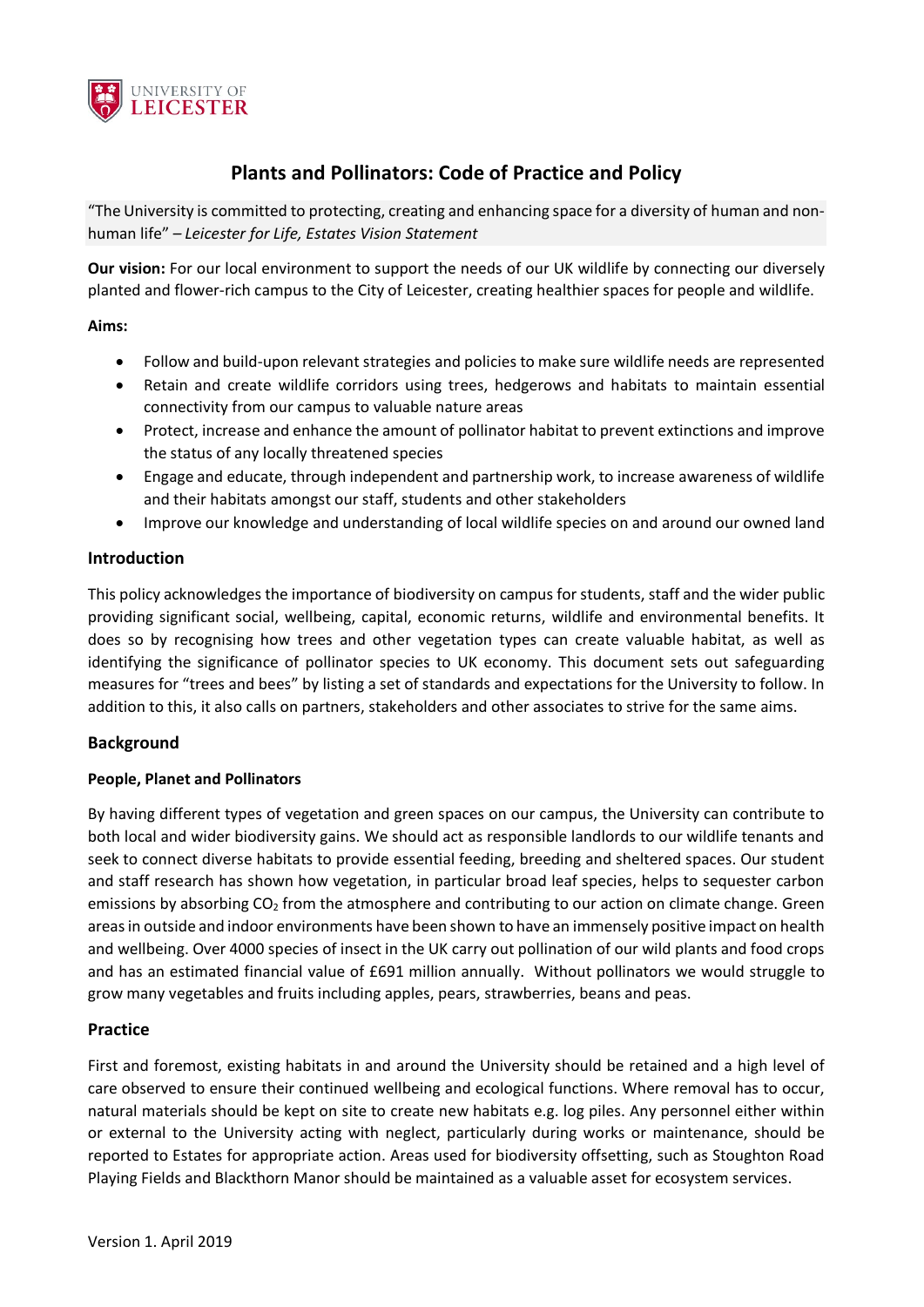There should be Net Gain in development projects for biodiversity; habitats both in and around the University should be connected to create wildlife corridors appropriate for a range of species. A diverse and varied habitat trialling different shapes, sizes, species and approaches is considered best practice and – whilst aesthetics are a factor, should not take priority over biodiversity. Pesticides are not permitted to be used on University grounds. Fungicides and Herbicides e.g. Glyphosate, should be limited and natural alternatives should be utilised when possible. This practice should be guided by most up-to-date research.

## **Trees and shrubs**

- 30% of [trees](https://www.woodlandtrust.org.uk/plant-trees/why/?gclid=EAIaIQobChMI5-rfvKqx3wIVDhHTCh1LQwvaEAAYASAAEgIKgPD_BwE&gclsrc=aw.ds) planted should be 'larger' species for greater wildlife value
- A Tree inventory to be compiled by 2020, using a tree management software, to keep track of all significant vegetation at the University. In-house protection against removal (VeTO) should be applied to those meeting criteria
- Considerable effort should be made to retain trees and replace like-for-like on site. However, replacing mature with young trees is not considered an acceptable mitigation technique

## **Planters and Beds**

- 80% of all plant and tree species should be planted for pollinators using the RHS [Perfect for](https://www.rhs.org.uk/science/conservation-biodiversity/wildlife/plants-for-pollinators)  [Pollinators](https://www.rhs.org.uk/science/conservation-biodiversity/wildlife/plants-for-pollinators) list (excluding invasive species). Plants not on this list should be agreed with Gardens.
- 100%\*1 of all plant and trees species native to the UK or if non-native, should have evidenced value for British wildlife
- More herbaceous planting should be used instead of expensive annuals for bedding plants
- Work should be done to maintain and expand the "Edible Campus" initiative to encourage sustainable consumption and healthy living

#### **Grassland and Meadows**

- 5-7cm minimum mowing height for lawns that are species-rich with minimum 20 flowering species
- 50% of lawns should be grass-free within the next three years, where footfall is not high or sporting activities take place
- Long grassland borders should be created with exposed, sunny banks for nesting bees
- 30% increase or enhancement of wildflower spaces; existing meadows should be protected and maintained using natural management techniques where possible
- Amenity grassland cutting and mowing to be reduced by 50%

#### **Hedgerows**

- 70% of [hedgerows](https://www.buglife.org.uk/advice-and-publications/advice-on-managing-bap-habitats/ancient-and-species-rich-hedgerows) should be planted with 5 species or more for increased diversity
- Thick hedgerows with wide bases that provide plenty of cover are best
- They should be a variety of shapes and sizes to cater for different species, some may be shaped hedgerows and others lines of woods.
- Should be cut every 3 or more years and should not be cut annually unless there are access issues
- Should be connected to other habitats to create wildlife corridors and under-planted with grass, wildflowers or herbaceous plants

# **Links to University and Government Strategy**

|           | External                                                  |           | Internal (see website)           |
|-----------|-----------------------------------------------------------|-----------|----------------------------------|
| $\bullet$ | <b>National Planning Policy Framework NPPF</b>            |           | <b>Biodiversity Action Plan</b>  |
| $\bullet$ | Space for Wildlife, Leicester, Leicestershire and Rutland | $\bullet$ | <b>Biodiversity Design Guide</b> |
|           | Biodiversity Action Plan 2016 - 2026 Part 1 & Part 2      |           | Leicester for Life               |
| $\bullet$ | <b>United Nations Sustainable Development Goals</b>       |           | <b>Biodiversity Policy</b>       |
| $\bullet$ | LCC Tree Policy                                           |           | Social Impact Strategy           |
|           |                                                           |           |                                  |